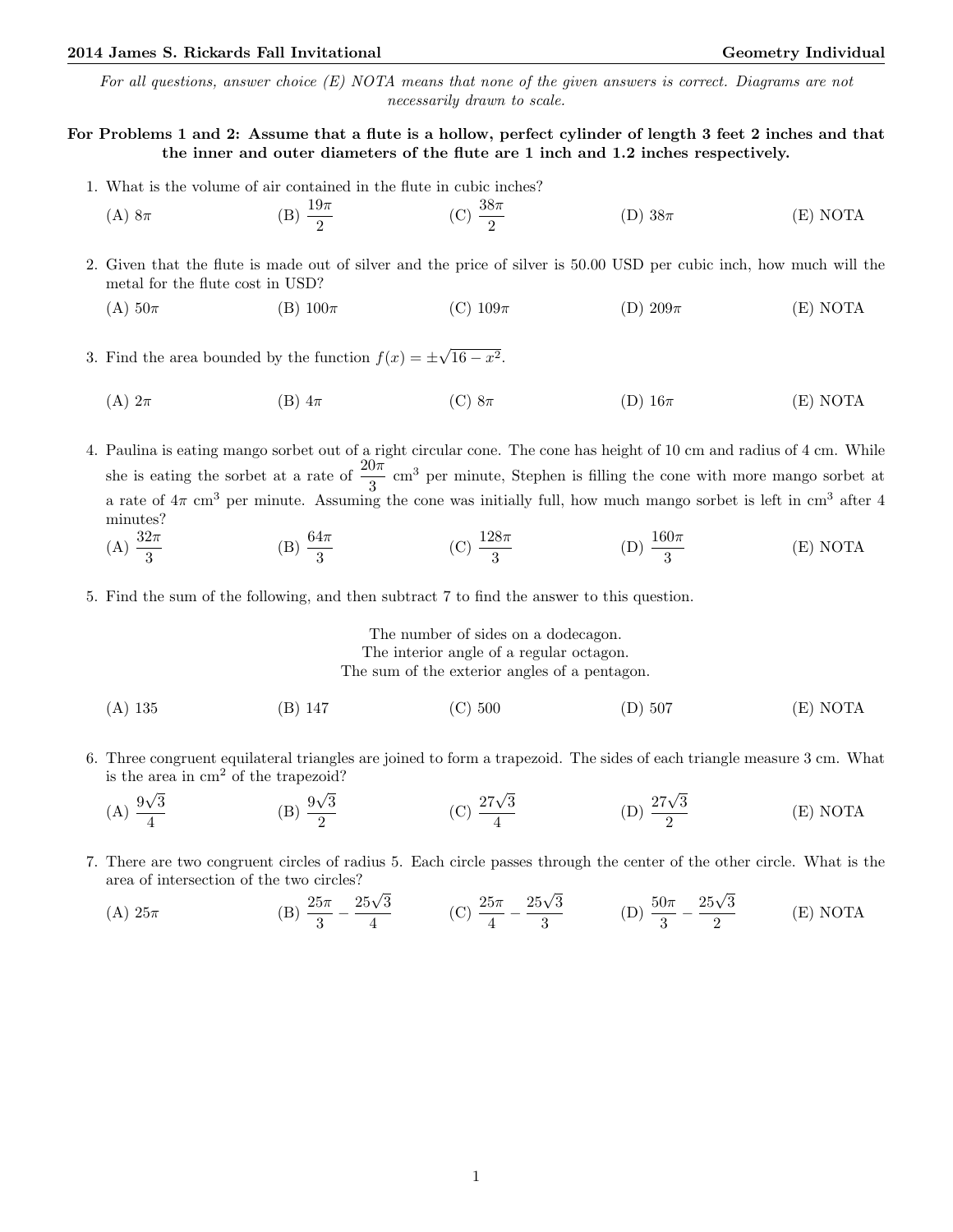#### 2014 James S. Rickards Fall Invitational Christian Communication Ceometry Individual Geometry Individual

- 8. Siddarth and Sumanth are playing tug of war with a 50 ft rope. Sumanth is winning and making fun of Siddarth; this distracts Sumanth because of his inability to stop gloating. Siddarth quickly increases the force with which he is pulling, and Sumanth falls down on the ground. As Sumanth is lying, dazed on the ground, he sees circles of radius 4. Which of the following equations is that of a circle with radius 4?
	- (A)  $(x-2)^2 + (y+2)^2 = 36$ (B)  $(x-4)^2 + (y+4)^2 = 25$ (C)  $(x+2)^2 + (y-2)^2 = 49$
	- (D)  $(x+4)^2 + (y-4)^2 = 9$

|--|--|

- 9. Johann Sebastian Bach is teaching his son, Carl Phillip Emmanuel, how to properly compose a chorale in 4-part harmony. C.P.E. Bach is not particularly interested in the lesson and is doodling on his paper instead. He draws a regular hexagon on his paper and then draws a square with one edge being shared with an edge on the hexagon. The length of one side of his hexagon is 7 feet. What is the perimeter in feet of the figure he has doodled?
	- (A) 49 (B) 56 (C) 63 (D) 70 (E) NOTA

10. Peter and Kyle are both headed off to Rice University this year and as a graduation present they both received a diploma frame. Peter's diploma frame measures 8 inches by 10 inches, whereas Kyle's frame measures 13 inches by 16 inches. How much longer is the diagonal of Kyle's frame than Peter's frame? √

(A) 
$$
2\sqrt{41}
$$
 (B)  $2\sqrt{17}$  (C)  $5\sqrt{17} - 2\sqrt{41}$  (D)  $5\sqrt{11} - 2\sqrt{42}$  (E) NOTA

- 11. A quadrilateral has diagonals that are perpendicular and does not have all sides of equal length. What type of quadrilateral does this describe?
	- (A) Rhombus (B) Parallelogram (C) Rectangle (D) Trapezoid (E) NOTA

12. Find the radius of a sphere that is inscribed in a right circular cone of radius 4 and height 3.

- (A)  $\frac{4\pi}{3}$ (B)  $\frac{4}{3}$ (C)  $\frac{2}{3}$ (D)  $\frac{256\pi}{81}$ (E) NOTA
- 13. What is the area in cm<sup>2</sup> of a cross section 4 cm from the center of a sphere with radius 5 cm?
	- (A)  $9\pi$  (B)  $16\pi$  (C)  $25\pi$  (D)  $50\pi$  (E) NOTA

### For questions 14 and 15, there is a triangle of sides 15, 16, and 17.

- 14. What is the area of this triangle? (A) 16 (B)  $21\sqrt{21}$ (C)  $24\sqrt{21}$ (D)  $28\sqrt{21}$ (E) NOTA
- 15. What is the length of the angle bisector to the side with length 16?

(A) 
$$
\frac{4\sqrt{85}}{3}
$$
 (B)  $\frac{\sqrt{51}}{2}$  (C)  $\frac{3\sqrt{85}}{2}$  (D)  $2\sqrt{51}$  (E) NOTA

- 16. There is a square that circumscribes a circle that circumscribes a square that circumscribes a circle. What is the ratio of the perimeter of the smaller circle to the larger circle? √
	- (A) 2 2 (B)  $\sqrt{2}$  $\frac{1}{2}$  (C)  $\frac{1}{2}$ (D) 2 (E) NOTA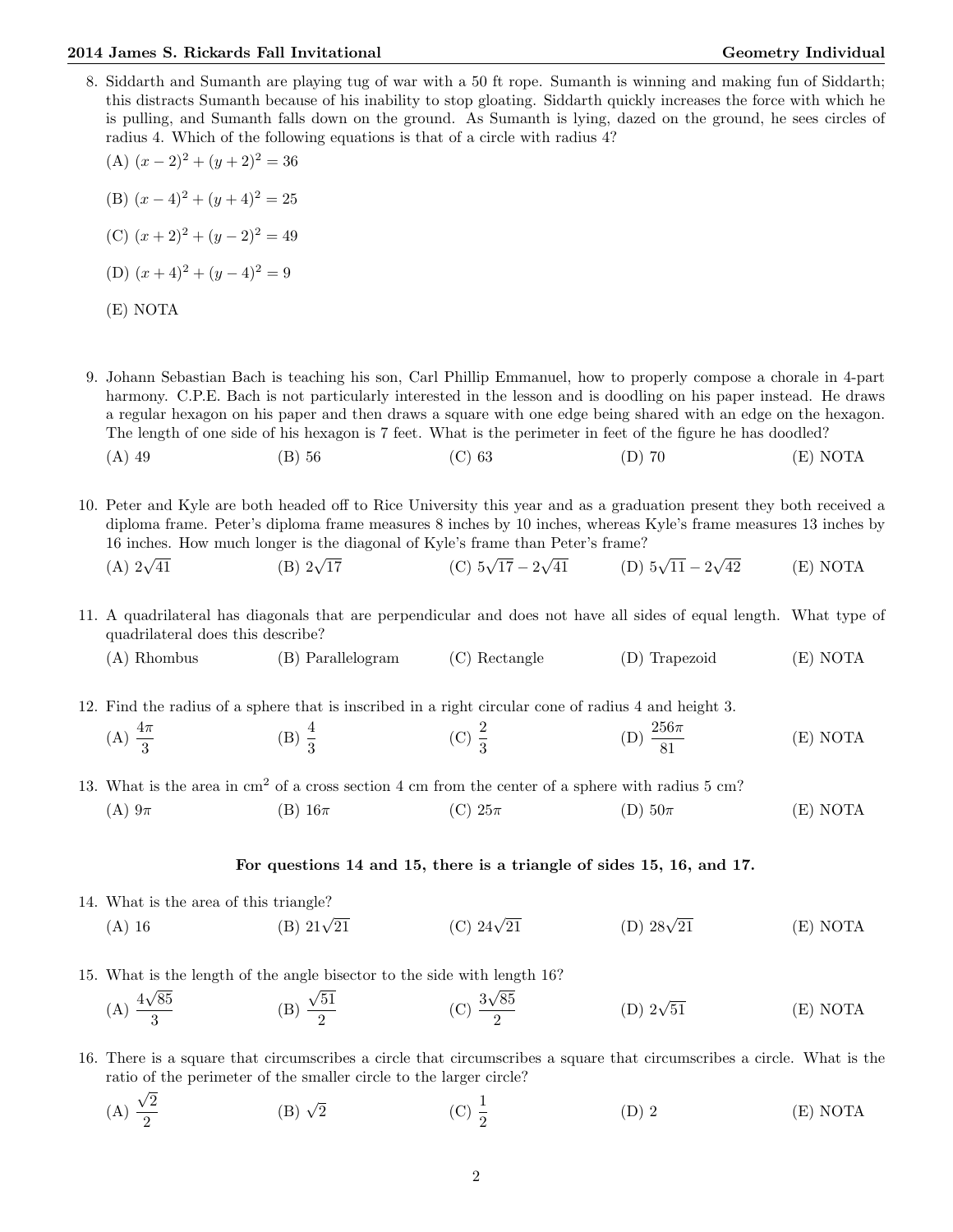## 2014 James S. Rickards Fall Invitational Christian Communication Ceometry Individual Geometry Individual

- 17. Teja has found a new pet (let's call him Bessie) and he decides to tie his pet up in the yard while he goes out to get groceries. Bessie is tied to the corner of a rectangular house with length 5 feet and width 10 feet. The house is in the center of the yard, and the yard of this house is rectangular with length 18 feet and width 20 feet. Teja will place a chew toy randomly in the yard. What is the probability that Bessie will be able to reach the chew toy given that he is tied up with a rope of length 4 feet?
	- (A)  $\frac{3\pi}{50}$ (B)  $\frac{2\pi}{25}$ (C)  $\frac{\pi}{30}$ (D)  $\frac{2\pi}{75}$ (E) NOTA
- 18. For the 2014 James S. Rickards Invitational, only 8 of the tests were turned in on time, which means 13 tests were not finished on time (including this one!). As punishment for this atrocity, our presidents Jenny and Siddarth force all of the insubordinate test writers to wear dunce caps to school. The dunce caps are right, circular, and baseless cones with a radius of 3 feet and height of 6 feet. What is the area of material required to build one of these dunce caps? Assume all answers are in feet.
	- $(A)9\pi$ √  $5 + 36\pi$  (B)  $9\pi$  (C)  $9\pi$  (C) √  $(D)$  18 $\pi$  (E) NOTA
- 19. AB and CD are perpendicular chords of a circle that intersect at E.  $AE = 4$ ,  $EB = 5$ ,  $CE = 10$ , and  $ED = 2$ . What is the diameter of the circle?
	- $(A)$  3 $\sqrt{15}$ (B)  $\sqrt{145}$ (C) 20 (D) 14 (E) NOTA
- 20. Using the information from Problem 19, what is the shortest distance from the center of the circle to the chord of length 12 (chord CD)?
	- (A)  $\frac{1}{4}$ (B)  $\frac{1}{2}$ (C)  $\frac{1}{3}$ (D)  $\frac{2}{3}$ (E) NOTA
- 21. What is the maximum number of sections that 10 lines can divide a plane into?
	- (A) 37 (B) 46 (C) 56 (D) 67 (E) NOTA
- 22. What is the cosine of  $60°$ ?
	- (A)  $\frac{1}{2}$ (B) √ 2 2 (C) √ 3 2 (D)  $\sqrt{3}$  $(E) NOTA$
- 23. On triangle PTW, the midpoints of PT, TW, and PW form a triangle with area  $\frac{3}{4}$ . What is the area of triangle  $PTW$ ?
	- (A)  $\frac{9}{4}$ (B)  $\frac{4}{3}$ (C) 1 (D) 3 (E) NOTA

24. There is a square  $ABCD$  that circumscribes a triangle  $DEF$ . E is the midpoint of side AB and F is the midpoint of side  $BC$ . What is the area in square feet of triangle  $DEF$  given that one side of the square is 4 feet in length? (A) 1 (B) 2 (C) 4√ (C)  $4\sqrt{2}$  (D) 6 (E) NOTA

- 25. Annie has been pestering Mihir to hang out with her lately, but Mihir has been avoiding her. Unfortunately, he sees Annie at Starbucks and quickly heads off in his car, traveling North at 70 mph. Annie starts driving in the same direction at the same time, but alas her car cannot drive faster than 20 mph, which is how fast she goes immediately. After 2 hours and 45 minutes, how much farther ahead is Mihir?
	- (A) 50 miles (B) 100 miles (C) 137.5 miles (D) 135 miles (E) NOTA